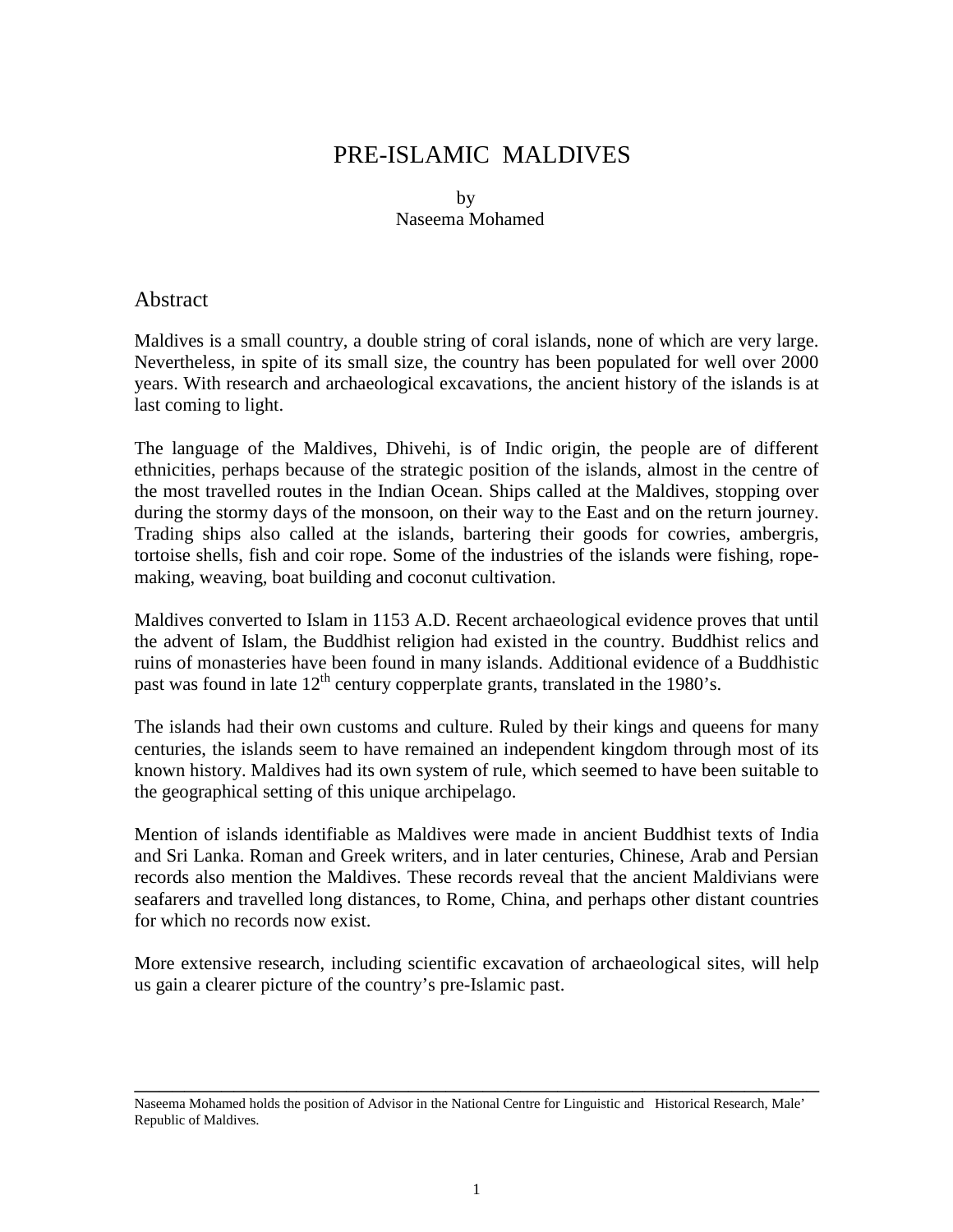## Introduction

The Maldives are said to be little known, even " unheard of " by many writers, perhaps because of their insignificant size and because the islands did not possess the mineral or agricultural wealth desired by the medieval world. However, the islands have been populated for over two thousand years, as shown by recent archaeological excavations. Due to the climatic conditions, the heat and humidity, which do not make for the long survival of artifacts, and the fact that most artifacts produced in the islands have of necessity been made of non-durable materials, there is little to show as evidence of the nation's long history. The fact that the Maldives did not come to the attention of the betterknown countries of the medieval world preserved the country's anonymity for hundreds of years.

In recent years efforts have been made to bring at least some of this history to light, through archaeological and historical research and linguistic studies. Archaeological evidence as well as copperplate records led to the discovery of the country's Buddhistic past during the pre-Islamic period. Research into the cowrie shell trade, has shown that these islands had supplied cowries to many of the countries bordering the Indian Ocean and countries further afield (Heimann 1980:48). Excavations have revealed that there was a constant trade with Chinese vessels, which called at the Maldives on their way to trade with the countries of the Middle East. These facts become self evident when the strategic position of the Maldives in the Indian Ocean is taken into context. The Indian Ocean was reputed to be the most travelled ocean in the ancient world, and therefore the islands which lie in its central position is an easy port of call for food and water besides being a safe harbour during the monsoons.

There are few sources of information about the pre – Islamic period of Maldives. Available information indicates that there was "a matriarchal society, with myths and magicoreligious beliefs, a system of class distinctions instead of the caste system" in existence in many other South Asian countries, a king who was a father figure and whose power was supreme, and a ruling system, "which was guided by time honoured customs and traditions"(Maniku 1993: 39).

According to available historical sources, the islands converted to Islam in 1153 A.D., during the reign of King Tribhuvana Aaditya of the Theemuge Dynasty.

## Copperplate Grants from the  $12<sup>th</sup>$  Century A.D.

The oldest and most accurate Divehi records are copperplate grants from the late  $12<sup>th</sup>$ century known as "loamaafaanu ". These loamaafaanu are specifically records of official grants given by the ruling king to individual mosques, bestowing on them the benefits from various islands for their expenditure and upkeep. Some of these copperplate grants were first translated into modern Divehi and English in 1922, and more comprehensive translations of two of these grants were made in 1982 and 1986. These translations opened up a whole new area for research on the ancient history and customs of the people of the Maldives.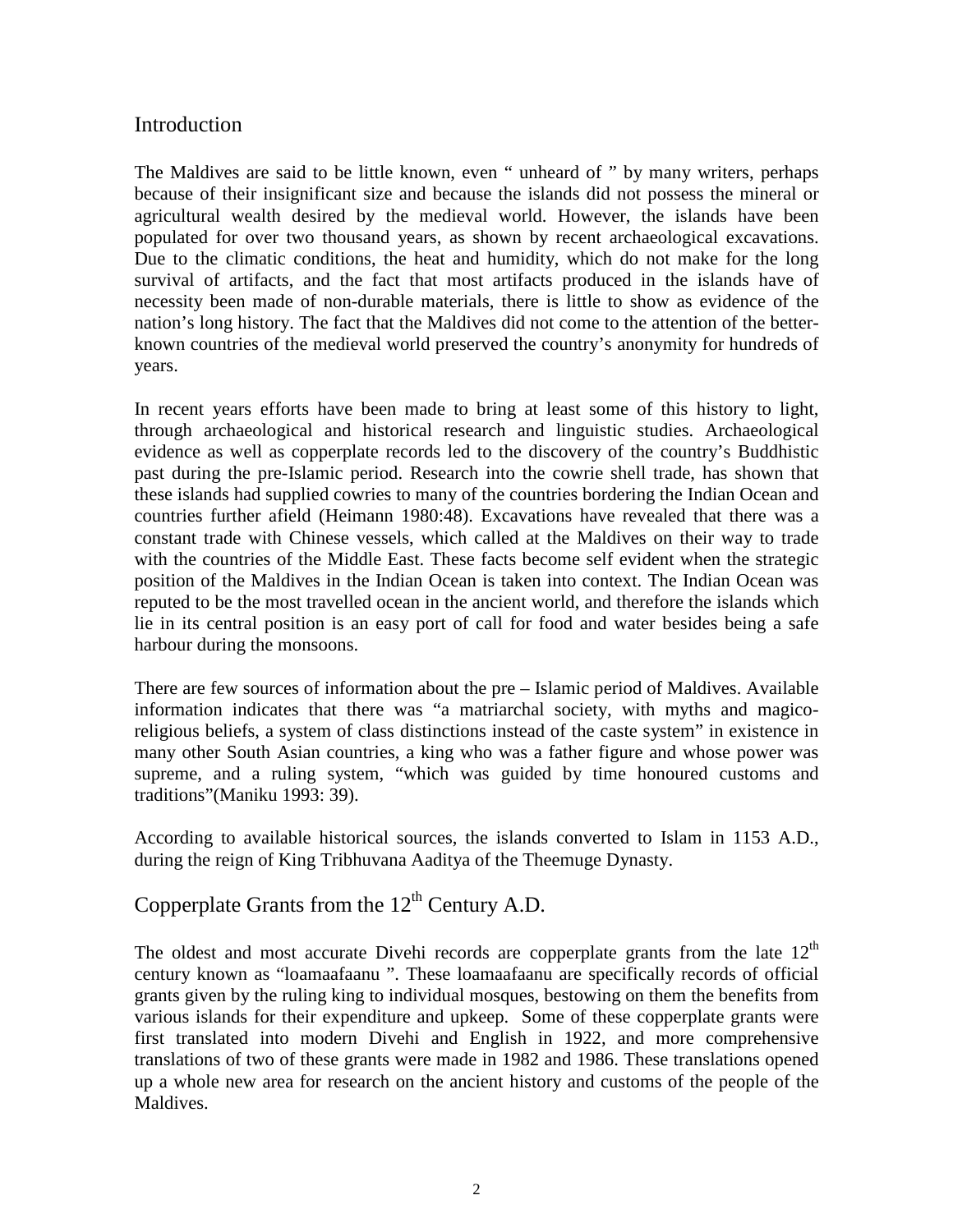The copperplate grants, or loamaafaanu, of the  $12<sup>th</sup>$  century records the names of the kings of the late pre- Islamic period. The first king recorded in the loamaafaanus is "the great King, Shri Mahaabarana of the noble house of Theemuge, the lord of the prosperous Lunar Dynasty"(Maniku, Wijeyawardhana 1986: 1) who ascended the throne in c.1118 A.D. This king was the founder of the Theemuge Dynasty, which ruled the country from c.1118 until c.1388 A.D. He is said to have become "king of this entire country" and ruled for a period of twenty-one years, perhaps implying that at the time of his ascension to the throne, the country was divided, and that he brought the kingdom under one rule. King Mahaabarana is thought to be the Kaimala Kalo(or Koimala Kalo) of legend, a foreigner of noble blood who arrived in Maldives with his family, and was invited by the islanders to become their king. "Kaimal" is said to be a title given to certain Keralese noblemen (Bouchon 1988:225), therefore it is quite possible that this was a nobleman from Malabar fleeing a hostile situation in his country. Mahaabarana was succeeded by his nephew, Swasthi Shri Tribhuvana Aadheethiya, who ruled for a period of thiry-five years. It was during Tribhuvana Aadheethiya's reign, in the year 1153 A.D., that Maldives converted to Islam.

The copperplates also cast some light on the system of government and way of life that existed in the country at the time. The script and the language of these loamaafaanu take us back more than eight hundred years and give us an idea of the older Divehi language, before the changes brought about by the influence of Persian, Arabic and European languages. The loamaafaanu usually gave the name and lineage of the king who built the mosque, the circumstances in which the mosque was built, and other important information regarding the location and also, the names of the witnesses to the grant.

The two oldest of the existing loamaafaanu copperplate grants were translated in 1982 and 1986. One of these grants, the Isdhoo Loamaafaanu was written in 1195 and the other, the Dhan'bidhoo Loamaafaanu in 1196 A.D. These dates were 42 and 43 years respectively, after the official conversion of Maldives to Islam, but the incidents recorded in both loamaafaanu show that the mosques in the two islands, Isdhoo and Dhan'bidhoo were built immediately after their conversion (Wijeyawardhana and Dissanayaka 1982, Maniku and Wijeyawardhana 1986). This places the dates of their conversion at 1195 and 1196 A.D, and reveals the fact that although Maldives had officially converted to Islam in 1153 A.D., all the islands did not embrace the religion at the same time. Due to the distances and difficulties of travel within the atolls, conversion of the entire country took much longer, and until then the existing customs prevailed. Since these copperplates were inscribed soon after the conversion, most of the customs and system of government of the earlier days remained unchanged at the time of writing, and therefore, we have a reliable record of some of the culture and customs that existed at the end of the Buddhist period in Maldives.

The Dan'bidhoo Loamaafaanu (Fig.1.) is written in the Eveyla script in old Dhivehi, and describes the conversion of the island of Dhan'bidhoo by Sri Gadanaaditya, the reigning king of the Theemuge Dynasty. He is said to have converted the inhabitants of the island, destroyed the monastery, and in its place, built a mosque, naming it the Juma Masjidu (Friday Mosque). The community of monks in the island was disbanded, the chief clans of the island were identified and groups were formed to carry out Government duties. Generous concessions were made to the poor of the island. Noteworthy is the fact that the ruler had accurate information regarding the islands of the kingdom mentioned in the grant. Donations to this mosque were to be given from some of the land in Male' as well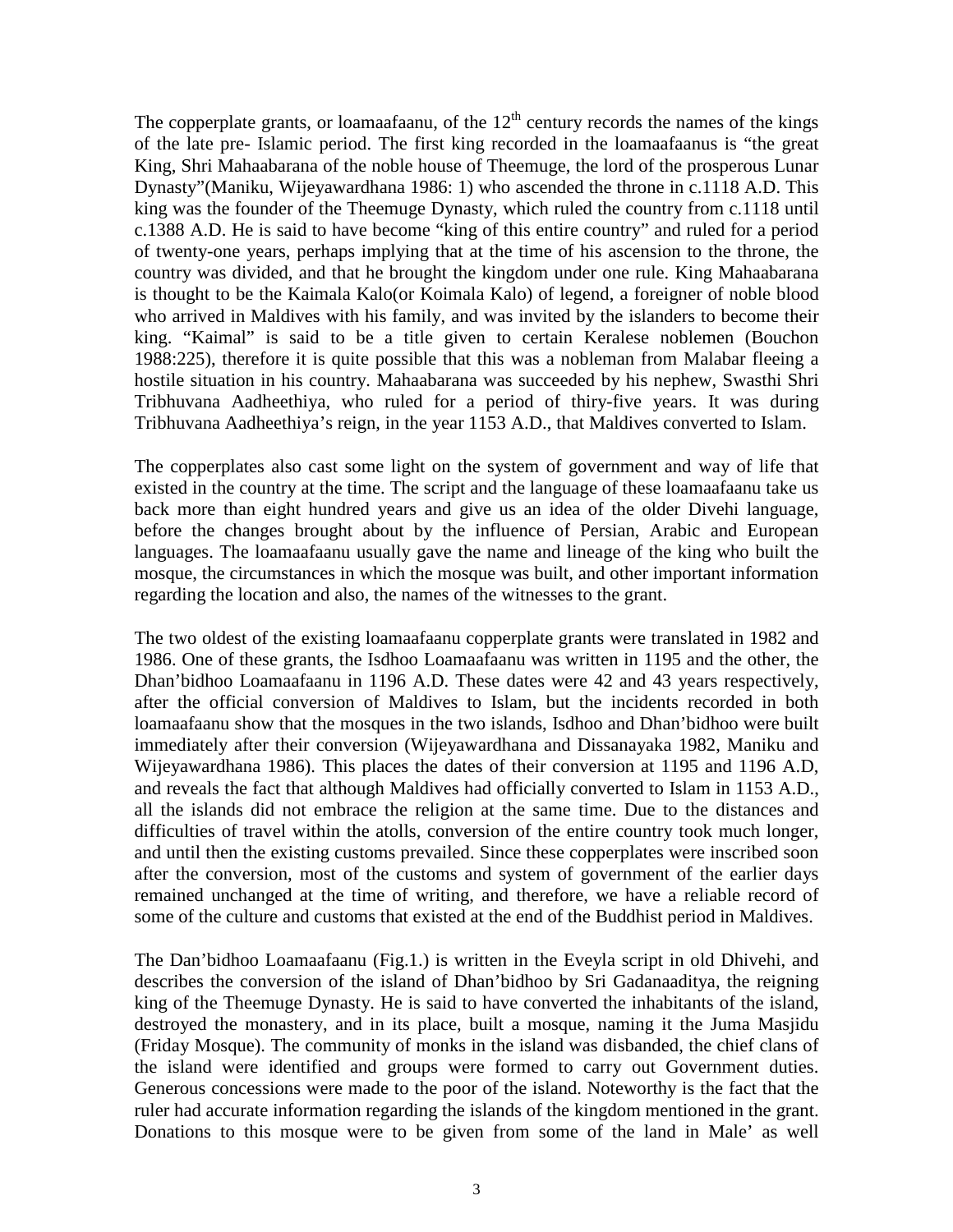(Wijeyawardhana and Dissanayake 1982; Najeeb 2001), showing that even during ancient times, the principal island had responsibilities towards distant islands of the kingdom.

Isdhoo Loamaafaanu written in 1195 A.D., also in the Eveyla script, was translated in 1986, and gives more information on existing customs. A description is given on how a dwelling for one of the eminent families of the island should be constructed, including instructions to cover the walls with Chinese silk (Maniku and Wijayawardhana 1986: 23). This account is evidence of the fact that Chinese silk was a familiar commodity, giving rise to the assumption that Chinese trading ships stopped at Maldives on their way to the Middle East, exchanging their silks and other goods for the commodities they needed through the common barter system. Other indications of the Chinese trade, lies in the fact that shards of Chinese pottery dating to between the  $9<sup>th</sup>$  and  $19<sup>th</sup>$  centuries were found in Maldives (Carswell 1996:505).

The copperplates also reveal that the rulers in the capital of Male' were aware of developments in other islands, even though travel between islands was difficult and time consuming. The witnesses to the grant were ministers of the king; among the titles of these ministers are some that existed until the mid-twentieth century. There was also a system of land grant to families. These properties remained in families for generations, within a matrilineal system of inheritance.

## Information from Foreign Sources

There are some early sources of information, which may be referred to, that could also shed light on pre-Islamic Maldives. The earliest mention of the Maldives, is in ancient Buddhist Jatakas and in Sri Lankan texts, which refer to events that occurred between 300 – 250 B.C. A reference in the Mahavansa indicates the arrival of a group of exiles in the Maldives around the period 300 B.C., at the same time as another group arrived in Sri Lanka. These two groups are said to have come from the same place of origin in western India (Maloney 1980). This could accommodate the hypothesis that Divehi and Sinhalese separated from the same Prakrit (Cain 2000:3), which itself could have evolved in India.

The next mention of Maldives occurs in records of Roman and Greek writers, covering the period 90 – 522 A.D., proving that the Maldives were known to travellers in the Mediterranean countries. In 362 A.D., Ammianus Marcellinus records that among other nations, the "Divis"(Maldivians) sent gifts to the Emperor Julian (Bell 1940:16; Maloney 1980:415). Other writers who have mentioned islands which may be identified as Maldives include Pappus of Alexandria (about the end of the  $4<sup>th</sup>$  century), Scholasticus the Theban (circa AD 400) and Cosmas Indicopleustes (circa 535 AD) who probably gives the first eyewitness description of the islands (Maloney 1980; Mikkelsen 2000).

Chinese documents from 658 and 662 A.D. record visits to China from ambassadors of King Baladitya of Maldives, who brought gifts to the Emperor of China, consisting of products from their country. These documents also mention the dependence of Maldives as well as some other countries of the South Asian region on the ruler of South India, showing that at that time, there was an inter-dependence of these countries on the sub-continent, and that they had contacts with one another.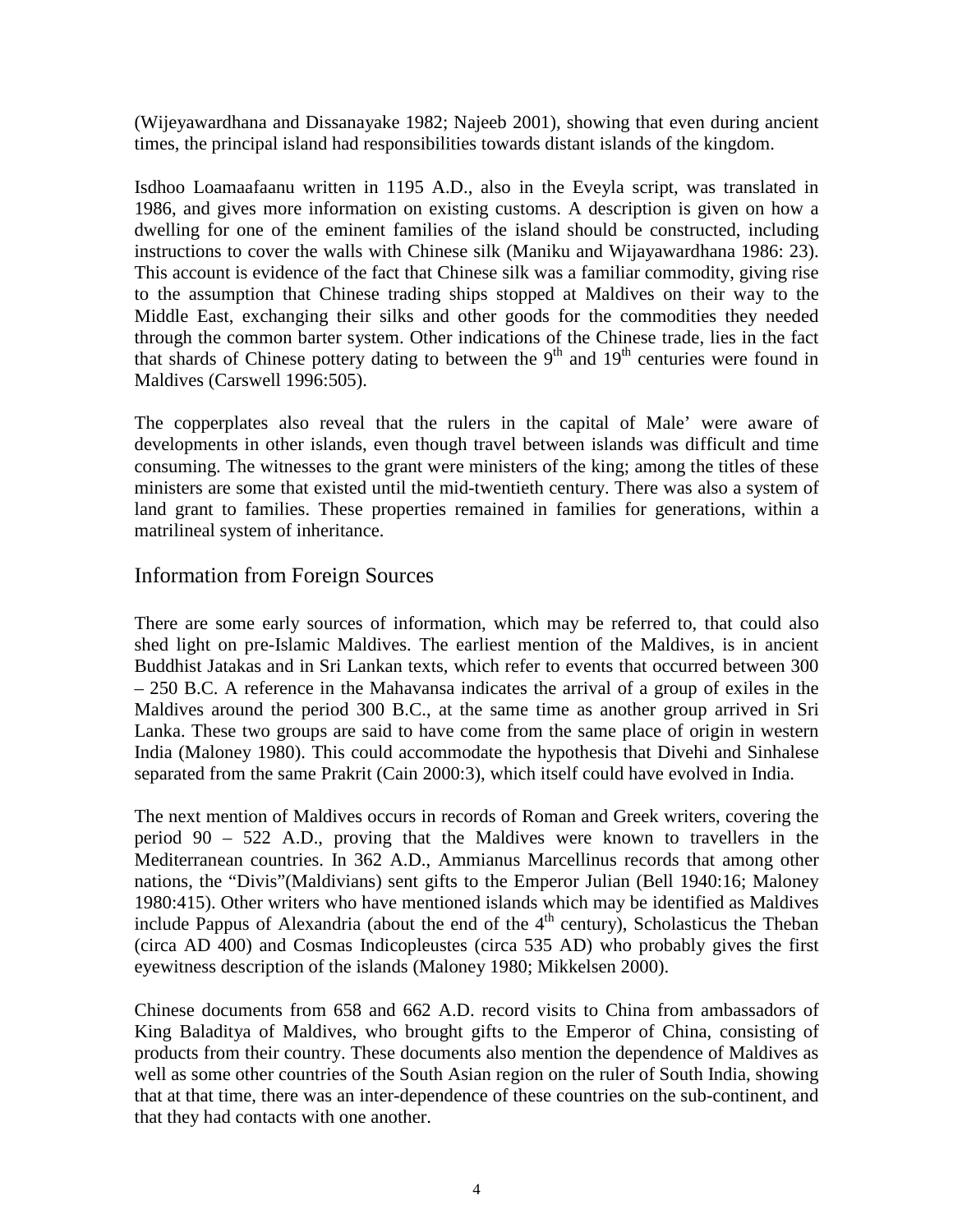Other informative sources are the written records of travellers who came to the Maldives during the period in question. Some writers wrote their records from hearsay, and some from first hand information gathered during their travels in the Indian Ocean. Among these are Arab and Persian travellers and merchants, who crossed the Indian Ocean in search of commercial opportunities in the trade in ambergris, tortoise shell and spices. The descriptions given by some of these travellers are convincing and corroborate the information given in other accounts. There are also descriptions of boat-building techniques unknown to the visitors; techniques used Maldives until recent times.

The most accurate information on Maldives, is given by Sulaiman (850 A.D.), Al Masudi (visited Sri Lanka in 916 A.D.), Al Biruni (1030 A.D.) and Al Idrisi (1150 A.D.). These writers give detailed information about Pre-Islamic Maldives, which they called Divah or Dibadjat, its people, culture and society as well as trade (Bell 1940; Maloney 1980; Mikkelsen 2000).

Accurate geographical descriptions of Maldives are given, about islands that lie between the sea of Harkand (Bay of Bengal) and that of Lar (Gujarat), and number up to 1,900. The produce of the islands, including ambergris from the seashore and cowries collected in the same way as in later centuries, are mentioned. Weaving of fabric, building of ships and houses and all kinds of work are said to have been executed with consummate art. These accounts say that a queen ruled the islands, and the wealth of the country consisted of cowries, which the queen amassed in large quantities in the royal depots (Sulaiman 850 A.D.; Masudi 916 A.D.).

The erosion of some islands, the formation of new islands, and the migration of the populations from one to another, is described in detail (Abu Zayd 890 A.D., Al Biruni 1030 A.D.). Al Jawaliqi, writing in 1135 A.D., describes a queen named "Danhara"who wore a robe of gold fabric, rode on an elephant and was accompanied by her attendants and army. She was the ruler of the kingdom and lived on an island called Abannba (Male'), where the inhabitants were in great number (Al Jawaliqi 1135 A.D.). Al Idrisi, writing in 1150 A.D. calls this chief island "Ambriya"(Al Idrisi c.1150).

The best description of the pre-Islamic culture of Maldives is given by Al-Idrisi. Writing in Arabic in his book, "Kitab Nuzhat Al Mushtaq Fi Ikhtiraq Al Afaq" he described some of the customs of the country. He says that the islands had a king who united them, protected and defended them and made truce according to his ability. His wife acted as arbitrator among the people and did not veil herself from them. When she issued any orders, her husband, the chief, although he was present, did not interfere with any of her ordinances. It had always been a custom with them that women arbitrated, a custom they always upheld. Al Idrisi also says that this queen had riches, which she collected by means of certain known taxes, and she then gave in charity the wealth thus acquired to the needy inhabitants of her country. Her subjects are said to have hung silk cloths along her route during her public appearances (Al Idrisi c.1150 A.D.).

Al Idrisi states that tortoise shell was the merchandise of the people of Dibajat (Maldives). He writes that coconuts were cultivated on the islands and cowries were used as means of exchange and these were said to comprise most of the King's treasures. He described the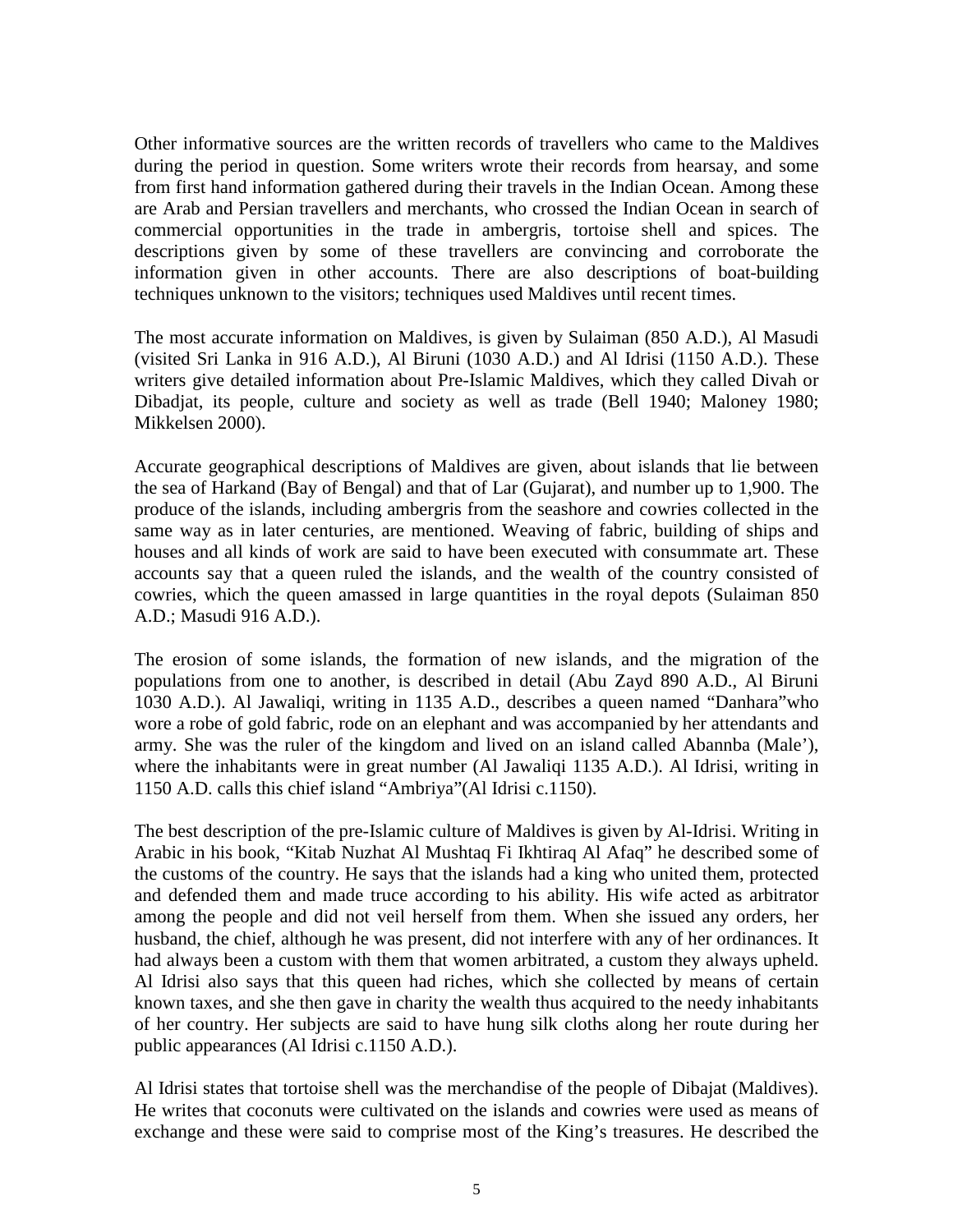inhabitants of Dibajat as accomplished and skilful craftsmen. As an example, he says they would weave a shirt with its two sleeves, its gores and its pocket, all in one piece. He also states that the islanders built boats of small pieces of wood, and substantial houses and other excellent buildings of hard stones. They are said to have constructed wooden houses that floated on the water. These were probably storehouses for coconuts, built on platforms in the shallow water, to keep out rodents. These wooden houses were called "moodhuge" (sea houses), and were in use until the early years of the  $20<sup>th</sup>$  century. Sometimes the islanders used perfumed sandalwood in their buildings, for pride and display (Al Idrisi c.1150 A.D.).

He also speaks of the "sewn" boats used for travel in the "Sea of India and China". Whether big or small, these were constructed out of well-hewn wood. The planks were put edge-to-edge and trimmed and then "sewn with fibre" (tied with coir rope). The boats were then caulked with the oil of the sperm whale, to stop up the seams. Even at the present day, boat building in Maldives is called "dhoani banun", which literally means tying boats, the term used in the days when the above technique was employed. People from Oman and Marbat (Hadramaut), belonging to Yemen, came to the islands and cut the wood of the coconut palms and made ropes from the fibre of the palm with which they tied up the wood. They took this wood back to their own countries and sold it or used it for different purposes (Al Idrisi c.1150 A.D.).

Trading links with other countries seem to have been established very early. Cowrie shell exports from the Maldives can be traced to the early centuries of the first millennium, which links Bengali, African and even European sources. The discovery of a Roman coin, identified as a Roman Republican Denarius of Caius Vibius Pansa minted at Rome in either 90 or 89 B.C. within a reliquary of a Buddhist stupa excavated during 1958 in the Maldives (Forbes 1982), gives rise to many questions. The worn state of the coin and the fact that it was pierced indicated that it had been used for some years before ending up in the ancient stupa. It also seems to indicate that some early contacts were made between the Roman trading establishments in India and the Maldives. The reason for these contacts, if any, may have been the availability of cowrie shells, money cowrie (cypraea moneta), in the islands. Cowrie shells have been discovered in many different places of the ancient world, and the primary producer of most of these was understood to be the Maldives ( Heimann 1980). As stated earlier in the literary sources, indications are, that the Maldives was known to the outside world as early as in the Roman period.

## Archaeological Evidence

It has been established that Buddhism was the religion of the Maldives before the conversion to Islam in 1153 A.D. Evidence of this fact is overwhelming. Mounds containing ancient Buddhist artifacts have been found in many islands throughout the Maldives. The first reference to archaeological sites in Maldives was made in 1835, by English naval officers Lieutenants I.A.Young and W.Christopher. They had been told by a Buddhist priest, "who was well-read in Sinhalese Books, that two noted Temples of Buddha" formerly existed in Maldives (Bell 1940:104)). Two other visitors to Maldives, Mr. C. W. Rosset in 1886, and Mr. J. Stanley Gardiner in 1900, also recorded information on the presence of ruins of Buddhist buildings on several islands (Bell 1940:104-105).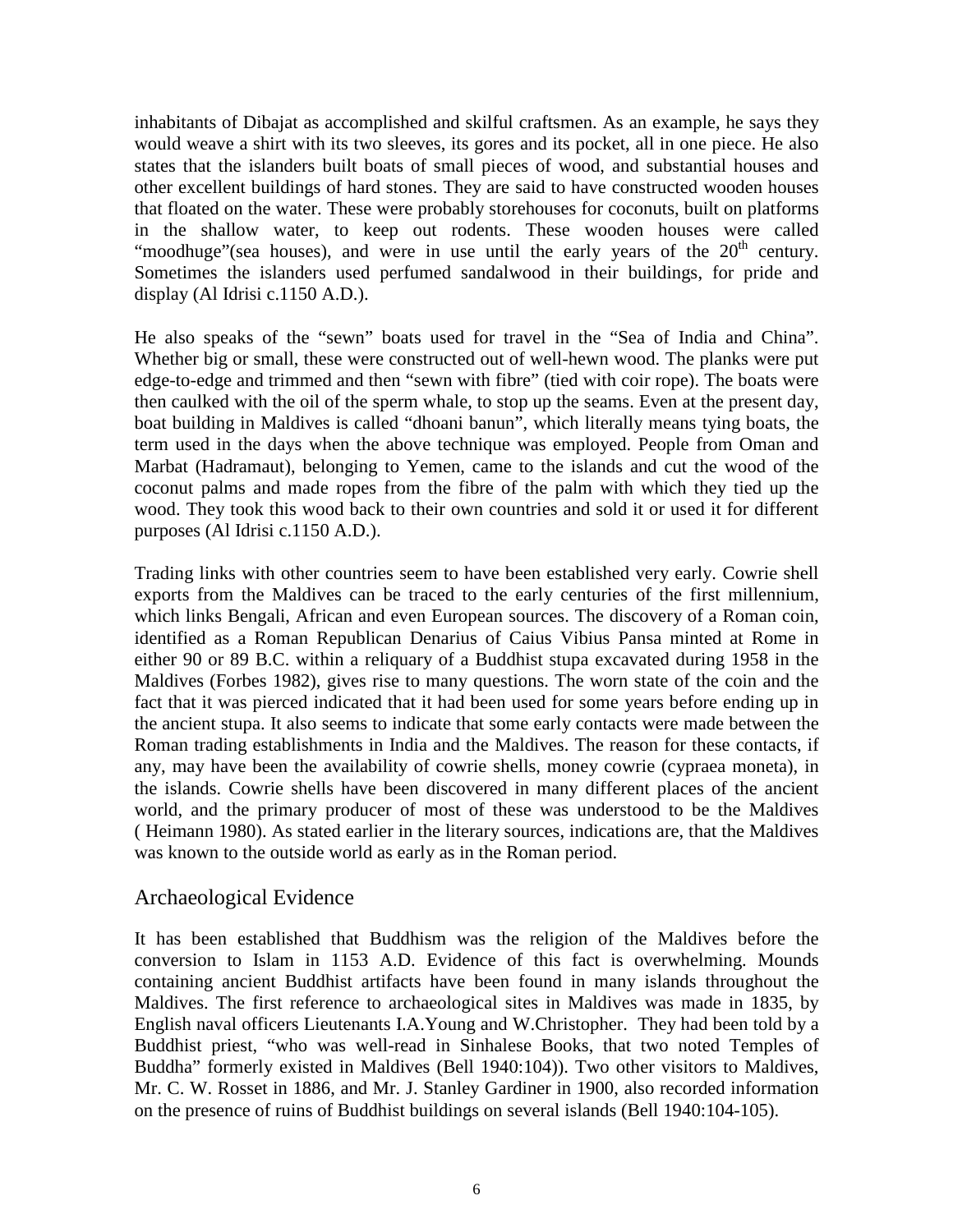However, the most valuable contribution to archaeological data on pre-Islamic Maldives was made by Mr. H. C. P. Bell, who collected a wealth of information during his later visits to Maldives. Mr. Bell first visited Maldives in 1879 on another mission, and at the end of that visit, he made the following observations in his provisional report:

"Whilst the evidence so far available is both quite insufficient, and of a nature too vague, to warrant definite conclusion, it is far from improbable that a close scrutiny of names of Islands, of non-Muhammadan (non-Muslim) customs and festivals, and, above all, an Archaeological Survey will make it abundantly clear that Buddhist Missionaries, in the spirit of the Asoka Edicts, departing to intermingle among all unbelievers, teaching better things, carried their doctrine across the sea even to the despised and little known Maldives." (Bell 1940: 104).

The above observation suggests that Mr. Bell felt that it was quite probable that Buddhism was brought to the Maldives about the same time as when missionary activity encouraged by Emperor Asoka took place, resulting in the establishment of the religion in many South Asian countries. However, it is left to doubt, whether the ancient missionaries regarded the Maldives as "despised and little known." As additional evidence of the islands' past religion, Mr. Bell noted the titles given to Maldivian royalty, and further, the names of certain islands, which were suggestive of a Buddhistic past.

Mr. Bell returned twice more to Maldives. He visited many of the islands in the southern atolls, which contained ancient mounds and investigated some of them. His findings were published in detail in his monograph on the history, archaeology and epigraphy of Maldives in 1940. These and subsequent findings of amateur Maldivian archaeologists proved beyond doubt that Buddhist places of worship existed in Maldives before the conversion to Islam.

In July 1958, a Maldivian team excavated the archaeological site in Thoddoo island in Ari Atoll, where a figure of the Buddha (Fig.2.) and a relic casket was found. This was the reliquary in which the earlier mentioned Roman coin was found.

An amateur archaeological expedition was undertaken by a Maldivian team in February 1959, to Ariadhoo island in Ari Atoll, where some ancient mounds were investigated. No Buddhist relics were found, but another important relic was excavated, a carved coral phallus (linga), 15 inches in height and 12 inches in circumference at the base (Maniku 1993:41). This was a unique find in Maldives, and lent weight to the theory that Hinduism had also existed in the country during a bygone age.

In later years, several artifacts including images, caskets and miniature stupas belonging to the Vajrayana sect of Buddhism, were found in various places in Male' and in Ari Atoll. A later archaeological find, also of Vajrayana context, had carvings of Hindu deities Siva, Lakshmi, Kubera and sage Agasthiya. The cult of sage Agasthiya, being related to maritime activities, was common in South India, Sri Lanka and also in Southeast Asia (Ragupathy 1994).

In 1983-84 the Maldivian Government in collaboration with the Kon-Tiki Museum of Oslo, undertook some excavations in Nilandhoo in Nilandhoo Atoll, one of the southern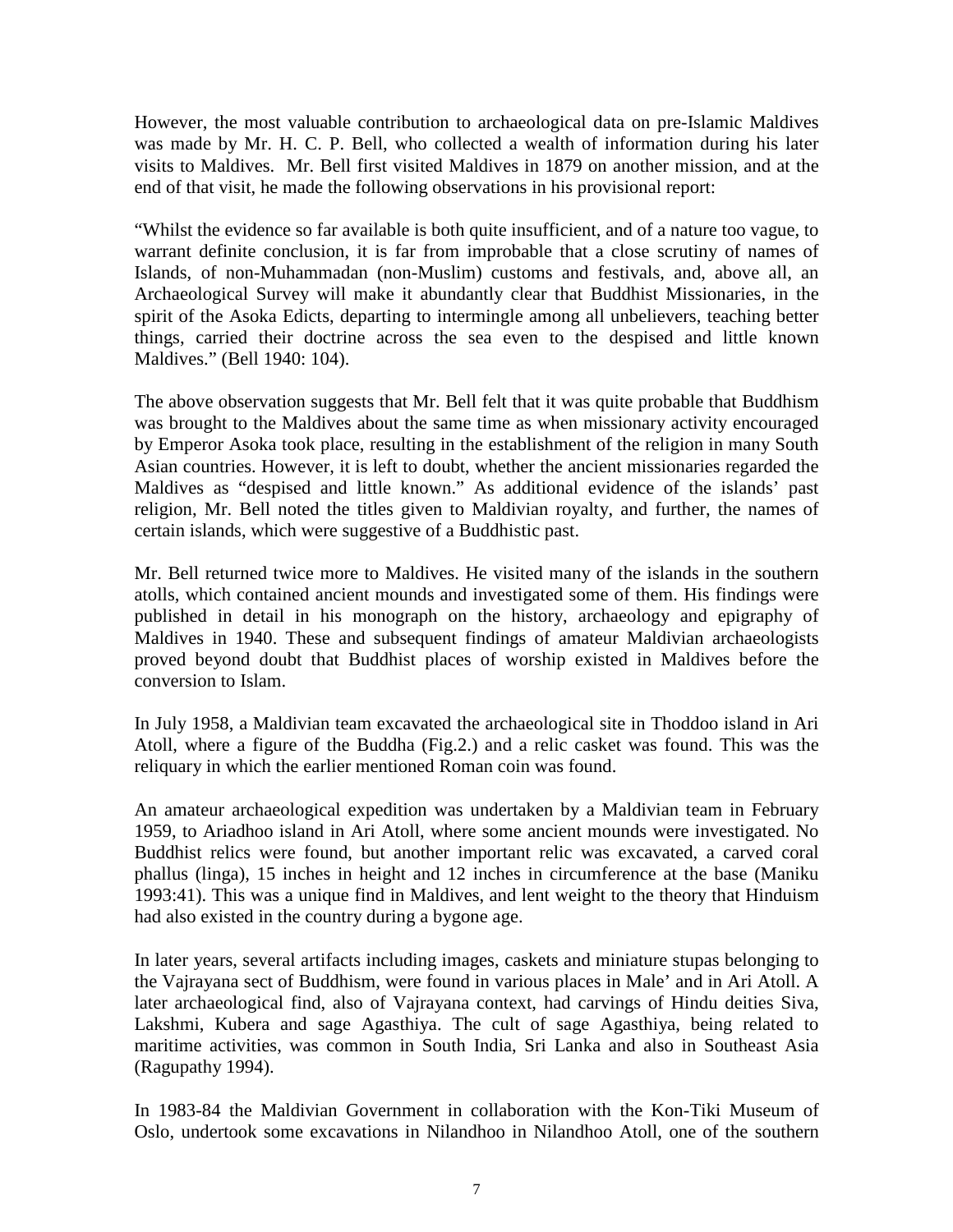atolls of Maldives. The report of this expedition states that the ancient Havitta (chaitya) ruin on Nilandhoo Island was built about 400 years before the conversion to Islam. It further stated that the finds of discarded building material with classic designs, in the fill inside the ruins, indicated an older structure in the same locality, or in the neighbourhood (Skjolsvold 1991). This could indicate an older Buddhist structure, or one belonging to an earlier religion, since the ancient Maldivians built places of worship on older sites, after destroying the existing buildings.

The same team visited other islands, which had ancient sites, including Vaadhoo and Gan in South Huvadhoo Atoll. During their short stay in Gan, they found interesting material, reminiscent of such sites in other countries of the region. Finds from Bodu Havitta, the biggest mound on the island, included many decorated and moulded coral stone fragments with a common motif. These were decorative elements including symbols of concentric circles with a trisected band–like decoration on either side. They found especially striking, the similarity of this design with the decoration displayed on a marble panel at Amaravati, depicting "The Great Departure", a panel dated to the second century A. D. The same motif occurs on railings at the entrance of a Buddhist cave sanctuary at Udayagiri in Orissa (Skjolsvold 1991:52-54 and 67-69). Due to the lack of time, the team did not have the opportunity to carry out a full excavation of the site.

In cooperation with the National Centre for Linguistics and Historical Research in Male', archaeological excavations were conducted at Kaashidhoo Island in Kaafu Atoll, by Professor Egil Mikkelsen of the University of Oslo, Norway, from 1996 to1998. These excavations revealed that a Buddhist culture was established there "in the first part of the first millennium A.D. probably founded on an Indian origin. Exchange relations were established with South Asia and according to written sources, also with the Roman World, and later also with China"(Mikkelsen 2000:22). There was also a Chinese bronze coin, a cash-coin from the Northern Song Dynasty, struck under the Emperor T'ai Tsung in 990- 94 A.D (Mikkelsen 2000:21), indicating Chinese contacts in the  $10^{th}$  century.

The available findings led Mikkelsen to believe that cowrie shells played an important role in the Buddhist culture and religion that existed in Maldives at that time, symbolically, as well as in terms of economics. In his report he states that, around 500 A.D. when cowrie shells spread to northern and central Europe, as shown by archaeological finds, they were also mentioned as trading products from Maldives (Mikkelsen 2000). The ruler of Maldives had control over the export and exchange of cowrie shells, leading to the import of other commodities such as beads, gold and silver as well as metal objects which were not available in Maldives. Other materials exchanged for cowries included pottery, china and clay objects for everyday use. Mikkelsen was of the opinion that this provided for a rich monastic culture in Maldives and that it could have been the start of the spread of cowrie shells to the north. He felt that distance in itself was not necessarily a limitation on contact (Mikkelsen 2000), which is proven by the fact that cowrie shells from islands in the Indian Ocean found their way to the Far East, even to distant China.

Among the relics found at the Kaashidhoo site were offerings of bones of the giant tortoise (Aldabrachelys elephantina), showing that this species existed in Maldives at that time. Bones of turtles were also found ( Mikkelsen 2000:17).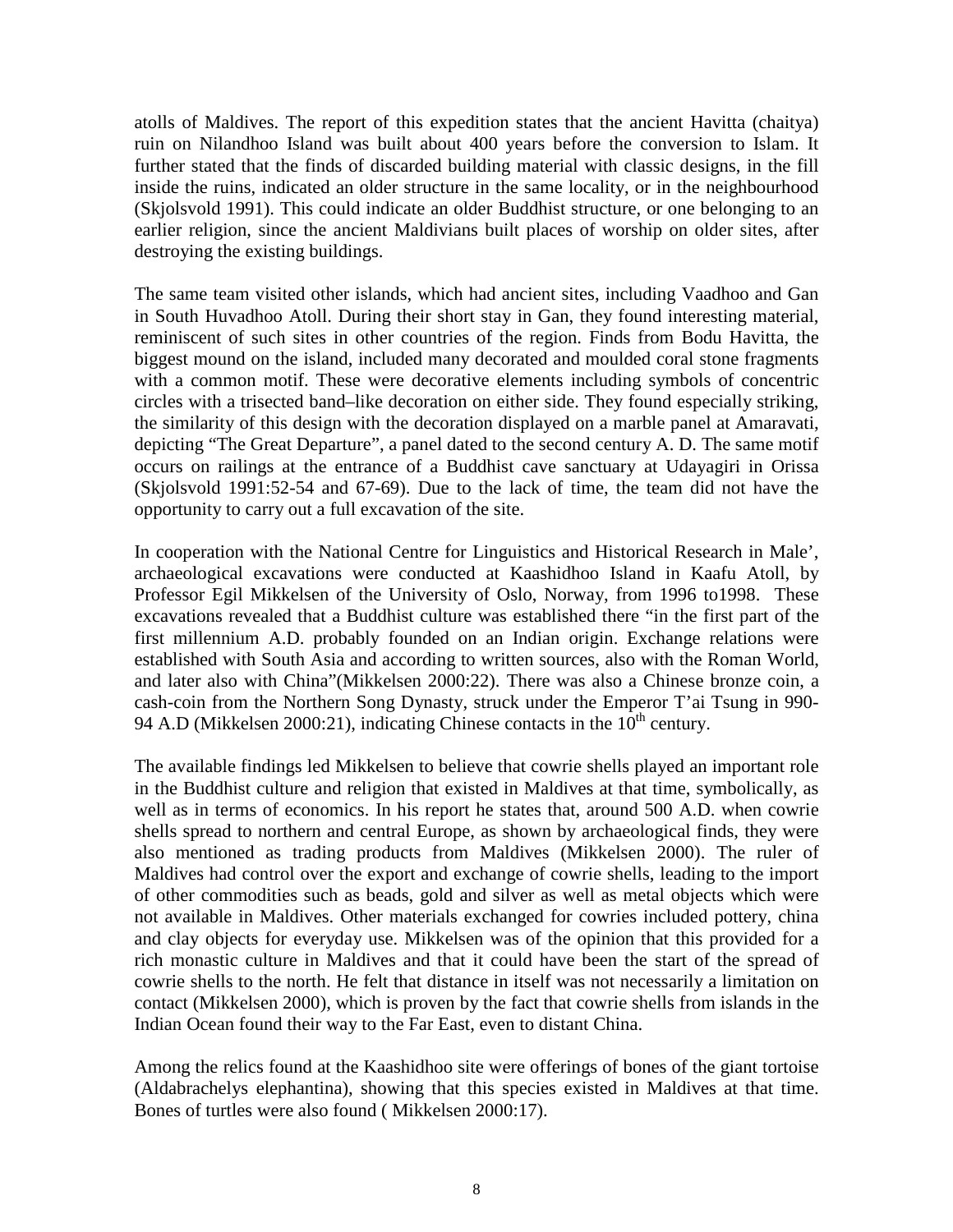During the last Buddhist period before the introduction of Islam, from the  $10<sup>th</sup>$  to the late  $12<sup>th</sup>$  century, part of the monastery site was used as a burial ground. Bones from four graves were carbon dated, resulting in dates varying between the late  $9<sup>th</sup>$  to the  $12<sup>th</sup>$  century A.D.

According to Mikkelsen's findings, there were several different stages in the building of the Kaashidhoo monastery, the structures being founded on different levels on older floors. In some places, white coral sand had been used to cover older structures before the construction of new buildings. Since the conclusion reached was, that building commenced around the beginning of the  $3<sup>rd</sup>$  century A.D., and continued until the  $6<sup>th</sup>$  century A.D., it may be assumed that by the 3<sup>rd</sup> century A.D., Buddhism had been well established in Kaashidhoo. Mikkelsen felt that the building of miniature stupas, and conducting of sacrificial ceremonies continued through the  $7<sup>th</sup>$  to the 9<sup>th</sup> century. He found many similarities to the type of construction found at Kaashidhoo, at Ratnagira in Orissa state in India. (Mikkelsen 2000:21).

## Language and Scripts

Linguistic research into the Dhivehi (Maldivian) language shows a divergence of Dhivehi from its mother language as early as the  $2<sup>nd</sup>$  or  $1<sup>st</sup>$  century B.C (Cain 2000), indicating that speakers of this idiom may have arrived in the Maldives prior to this period. Linguistic evidence shows a close relationship between Dhivehi and Sinhala, both languages having evolved from the same Prakrit, Proto-Dhivehi-Sinhala. B.Cain (2000:3) is of the opinion that "perhaps as early as the 2nd c. B.C., Proto-Dhivehi-Sinhala came to the Maldives and became the lingua franca of a diverse population made up of Aryan speakers, Dravidians and possibly others"(Cain 2000:3). Frequent contact with neighbouring countries resulted in their influence on Dhivehi and its development through the following centuries.

The earliest palaeographically datable inscription found in Maldives is a Sanskrit inscription of Vajrayana Buddhism written in the Nagari script and can be dated to the  $9<sup>th</sup>$ century A.D. (Ragupathy 1994). This inscription is on the cover of a coral stone casket (Fig.3.)

The earliest Maldivian script is Eveyla Akuru,the oldest examples of which can be found on the Vajrayana images and artifacts that may be datable from the  $9<sup>th</sup>$  to the  $10<sup>th</sup>$  century A.D. Later examples of this script can be found in the copperplate records of the  $12<sup>th</sup>$  and 13<sup>th</sup> century A.D. Eveyla Akuru has close affinities with Sinhala Elu and Tamil and Malayalam Vatteluttu scripts. As these scripts evolved from a common branch of Brahmi, there are strong similarities between Eveyla, Elu and the South Indian scripts (Ragupathy 1994).

### **Conclusion**

Interpreting the information gathered from sources within Maldives and data gathered from documents from various parts of the world, the conclusion may be reached that Maldives has been peopled for more than 2000 years. The earliest religion followed by the Maldivians is not known, but the theory that Hinduism had existed at some ancient period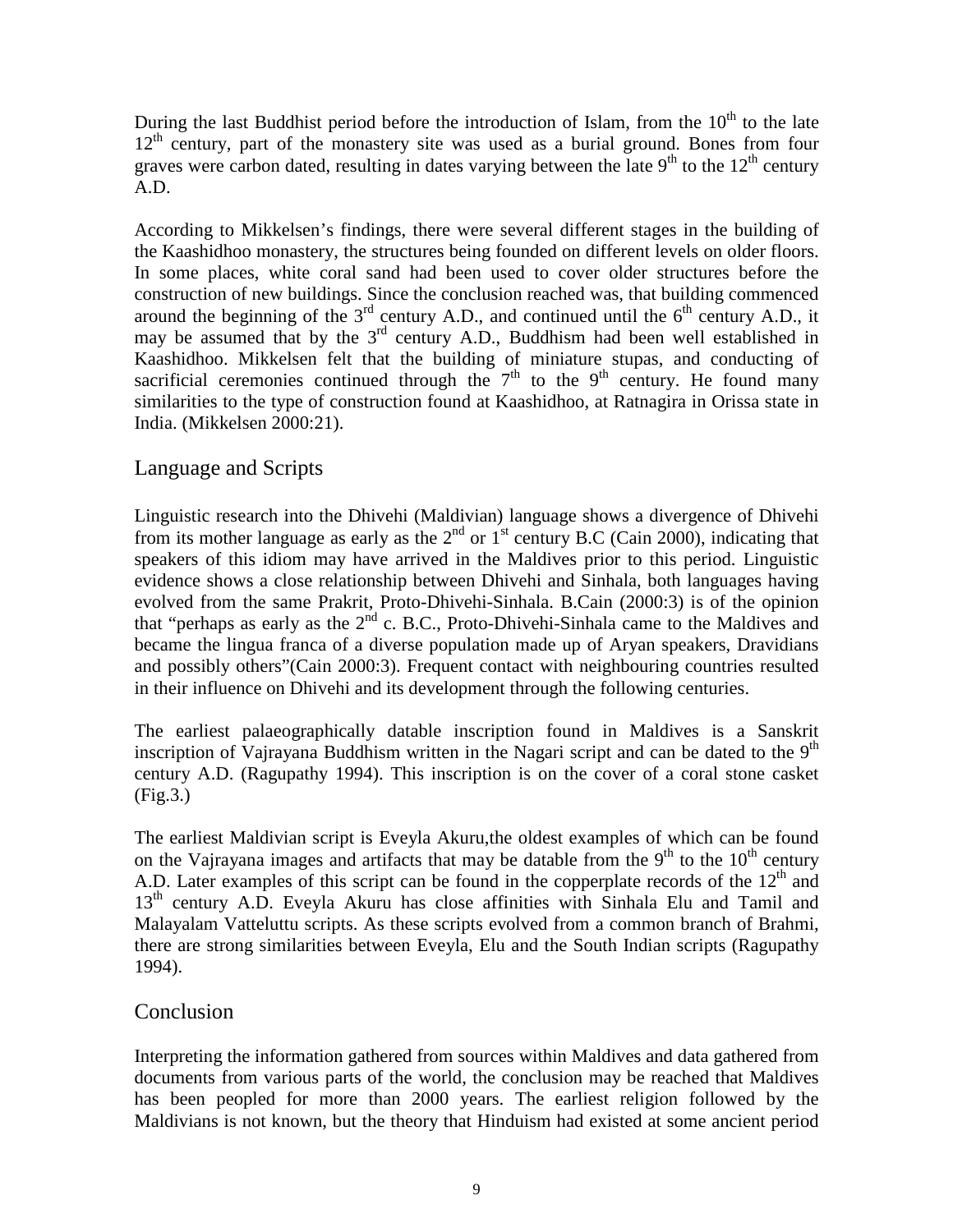cannot be discarded. Immediately prior to the conversion to Islam, the Buddhist religion existed in the islands, archaeological evidence pointing to a Buddhist culture that was in place in the first part of the first millennium A.D.

The islands were independent for most of its known history, and were ruled by kings and queens. The country had its own system of governance suited to its geographical situation. The rulers of the country maintained contacts with countries of the region and powerful nations. The islanders were hardy seafarers, and travelled long distances. Trading vessels called at Maldives and sailors of the Indian Ocean had a fair knowledge of the country. Structures were constructed out of available materials, hard coral stone and the timber of the coconut palm, which grew in abundance. Fishing, boat building and coconut cultivation were some of the important industries of pre-Islamic Maldives.

The difficulty for researchers of Maldivian history lies in the fact that many records and artifacts of that early period no longer exist, and what remained was neglected for many centuries. However, archaeological excavation could still bring to light the historical information that lies buried beneath the soil of these islands, providing the answers to questions on Maldives' pre-Islamic past.

## REFERENCES

Bell, H.C.P. 1940. *The Maldive Islands, Monograph on the History, Archaeology and Epigraphy.* Colombo: Ceylon Government Press. Reprinted in 1985. Male': National Centre for Linguistic and Historical Research.

Bouchon, Genevieve 1988. *Regent of the Sea*. Oxford: Oxford University Press.

Cain, B.D. 2000. *Dhivehi (Maldivian): A Synchronic and Diachronic Study.* Ph.D. Dissertation, Cornell University.

Carswell, John. 1988. *The Excavation of Mantai,* Paper presented at the Indian Ocean in Antiquity Conference at The British Museum. Printed in 1996. London: Kegan Paul International.

Ferrand, Gabriel.1922. *Voyage du Marchand Arab Sulayman en Inde et en Chine. A.D. 850.* Paris.

Forbes, Andrew D.W. 1982. A Roman Republican Denarius of c.90 B.C. from the Maldive Islands, *Numismatic Chronicle.* London. (Paper submitted on 22 December 1982).

Heimann, James. 1980. Small change and Ballast: Cowry Trade and usage as an example of Indian Ocean Economic History, *South Asia Journal of South Asian Studies. Indian Ocean Issue* N.S. Vol. III. No. I. 48-69.

Jaubert, P.A. 1836-40. *Geogrphie d'Edrisi Vol. I-2.* Paris.